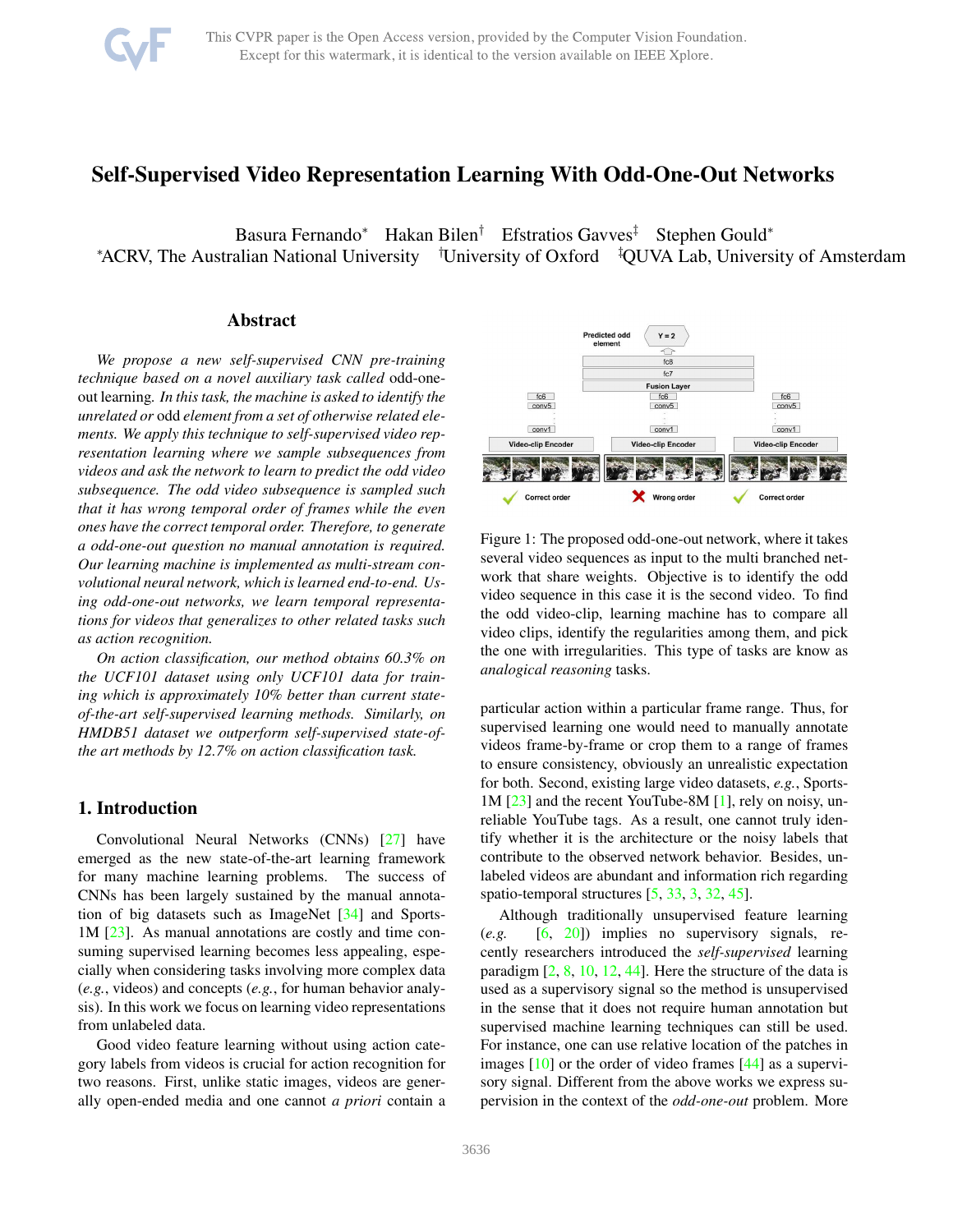<span id="page-1-0"></span>specifically, each training example is comprised of a *question* composed of  $N + 1$  elements (such as  $N + 1$  video clips or images). Out of these  $N + 1$  elements N are similar or related (*e.g.*, correctly ordered set of frames coming from a video) and one is different or odd (*e.g.*, wrongly ordered set of frames from a video). Both the odd element and the N coherent elements are presented to the learning machine. The learning machine is then trained to predict the odd element. To avoid a trivial solution, in each of the odd-one-out questions, the odd element is presented to the learning machine at random. In particular, we use a CNN as the learning machine, a multi-branch neural network as illustrated in Figure [1.](#page-0-0) During training, our method learns features that solves the odd-one-out problem. As the network performs a reasoning task about the validity of elements (e.g. video subsequences), the learned features are useful for many other related yet different tasks. Specifically, in this paper we demonstrate the advantages of oddone-out networks to learn features in a self-supervised manner for video data.

Exploiting the spatio-temporal coherence in videos has been investigated before for unsupervised learning [\[3,](#page-8-6) [32,](#page-8-7) [45\]](#page-9-0). However, with the exception of few works [\[7,](#page-8-14) [36\]](#page-8-15), the focus has been on appearance representations, perceiving videos as a collection of frames. There has also been unsupervised temporal feature encoding methods to capture the structure of videos for action classification [\[13,](#page-8-16) [14,](#page-8-17) [15,](#page-8-18) [29,](#page-8-19) [36\]](#page-8-15). In contrast, we focus on learning the motion patterns within videos. Inspired by the recently proposed family of motion representations  $[5, 37, 43]$  $[5, 37, 43]$  $[5, 37, 43]$  $[5, 37, 43]$  $[5, 37, 43]$  that compress arbitrary length video sequences into fixed-dimensional tensors while maintaining their spatio-temporal structure, we propose a new video-segment level representation learning strategy for videos in self-supervised manner.

In this work we present an alternative methodology for learning video segment representations in an selfsupervised manner. Our contributions are threefold: First, we propose a novel learning task, *odd-one-out learning*, for optimizing model parameters without relying on any manually collected annotations. Second, we present a neural network architecture suitable for odd-one-out learning. Third, our experimental results indicate that the trained networks learn accurate representations, outperforming considerably other recently proposed self-supervised learning paradigms for video data.

# 2. Related work

Unsupervised feature learning is well studied in the literature. The most common techniques studied include autoencoders [\[6,](#page-8-8) [20\]](#page-8-9), restricted Boltzmann machines [\[19\]](#page-8-21), convolutional deep belief networks [\[28\]](#page-8-22), LSTMs and recurrent neural networks [\[36\]](#page-8-15).

A recent emerging line of research for learning represen-

tations without manual annotations is self-supervised learning [\[8,](#page-8-11) [10,](#page-8-12) [26,](#page-8-23) [44\]](#page-9-1). Self-supervised methods do not require manual annotations, instead they exploit the structure of the data to infer supervisory signals, which can then be used with robust and trustworthy supervised-like learning strategies. In Doersch et al. [\[10\]](#page-8-12) spatial consistency of images are exploited as a context prediction task to learn image representations. Video data are also used to learn image repre-sentations. For example, Wang et al. [\[44\]](#page-9-1) generate pairsof-patches from videos using tracking and use a Siamese triplet network to learn image representations such that the similarity between two matching patches should be larger than similarity between two random patches. The matched patches will have intraclass variability due to changes in illumination, occlusion, viewpoint, pose, and clutter. However, tracking is not always reliable. As shown by Kumar et al. [\[26\]](#page-8-23), training of such triplet networks is not straightforward with the need to estimate stable gradients for tripletbased losses. Agrawal et al. [\[2\]](#page-8-10) exploit egomotion as a labelling process to learn representations where they show that egomotion is a useful supervisory signal when learning features. Similar to Wang et al. [\[44\]](#page-9-1), they also train a Siamese network to estimate egomotion from two image frames and compare it to the egomotion measured with odometry sensors. The resulting learned features are somewhat similar.

Another variant of unsupervised feature learning relies on exemplar CNNs [\[12\]](#page-8-13). Here each image is transformed using a large number of transformations and a CNN is trained to recognize instances of transformed images. A disadvantage of such an approach is that each image becomes a class, hence for a million images one trains a one-million class CNN. Moreover, the learned invariances depend on the types of transformations. However, the approach generate consistent labels, which is important for self-supervised learning based on CNNs.

The direction of time-flow (forward or backward) in videos was studied in an inspiring work by Pickup et al. [\[33\]](#page-8-5). The authors investigate various motion representations to learn the arrow of time. Unsupervised learning of sequence encoding for video data was proposed by Srivastava et al. [\[36\]](#page-8-15), where an LSTM encoder was used to learn unsupervised video encodings. The LSTM is trained such that the encoding of the forward video is similar to the LSTM encoding of the reverse video. However, this method requires a pre-trained network (with supervision) to extract frame level features and thus it is not a unsupervised feature learning method.

More recently, a CNN-based unsupervised representation learning method was presented in Misra et al. [\[31\]](#page-8-24). In that work, the learning task is to verify whether a sequence of frames from a video is presented in the correct order or not. This method has two shortcomings: i) the binary learn-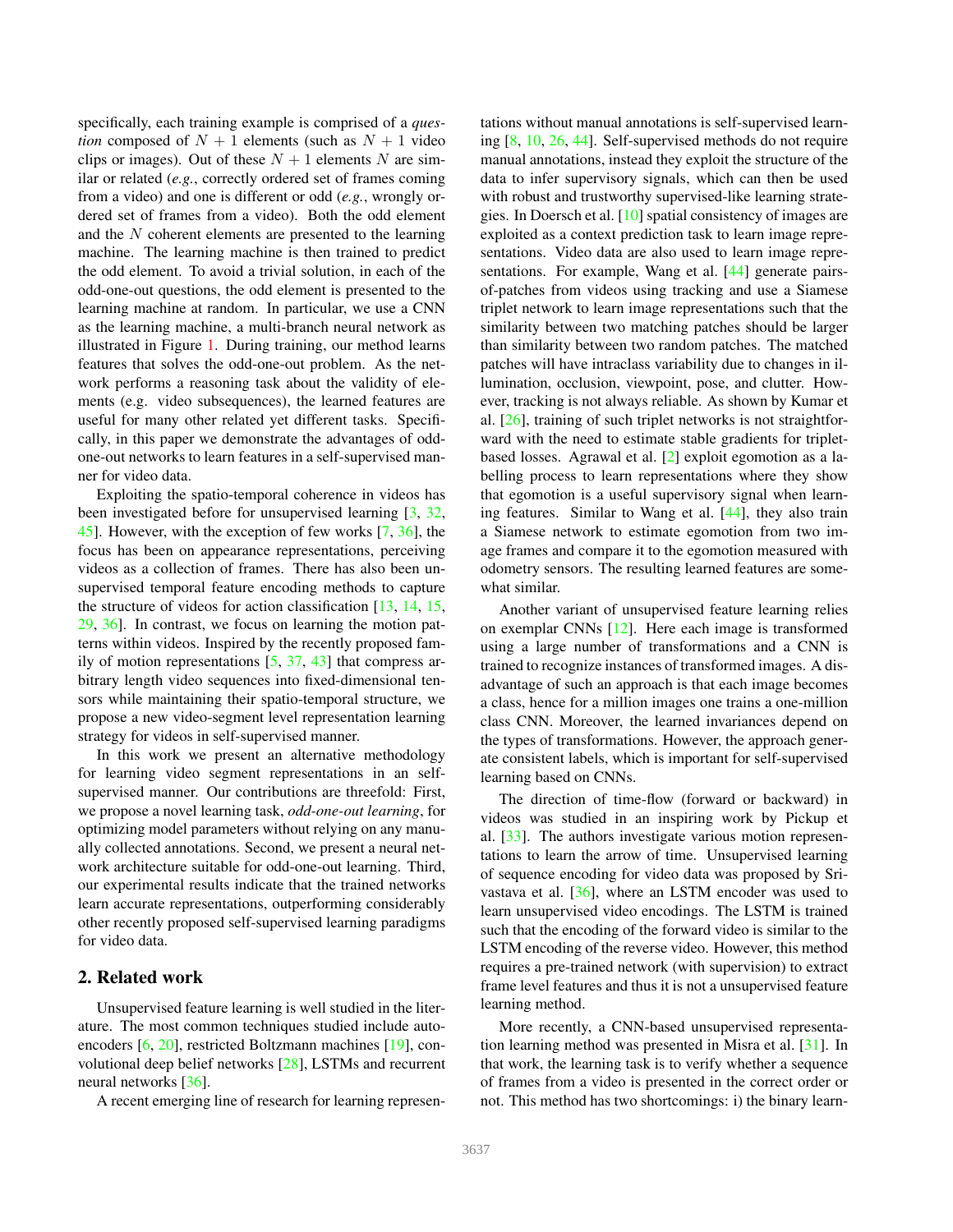<span id="page-2-2"></span><span id="page-2-0"></span>

Figure 2: The odd-one-out networks for video representation learning. Network is presented with one wrong sequence (out of order) and two correct sequences from the same video. Temporal encoder encodes the temporal structure of the subsequence. Odd-one-out network learn the feature to find out of order sequences. In the left figure, we see concatenation of FC6 activations and on the right we see the sum of difference network architecture.

ing formulation results in a relatively easy learning problem, ii) despite having to determine the correct temporal ordering of frames, the method does not learn to encode temporal information but only spatial. In contrast, our method exploits the analogical reasoning over sequences and pose the feature learning problem as a  $N + 1$  way multi class classification problem which is much harder than the binary verification problem (see Fig. [1\)](#page-0-0). Our method also able to learn temporal information taking the advantage of recent developments [\[5,](#page-8-4) [37,](#page-8-20) [43\]](#page-9-2) which leads to a superior performance for action recognition tasks.

Most of the prior work in action recognition is dedicated to hand-crafted features [\[18\]](#page-8-25) such as dense trajectory features [\[15,](#page-8-18) [21,](#page-8-26) [41,](#page-9-3) [42\]](#page-9-4). Recently, supervised convolutional features obtain state-of-the-art performance either using very large video collections or using 3D convolutions [\[39\]](#page-9-5) or by fine-tuning ImageNet pre-trained models [\[5,](#page-8-4) [16,](#page-8-27) [30,](#page-8-28) [43,](#page-9-2) [46\]](#page-9-6). Our work differs from these in that we learn a video representation from self-supervision without using external information such as optical flow data or transfer filter weights from ImageNet pre-trained models or use effective cross modality pre-training as done in [\[43\]](#page-9-2).

# <span id="page-2-1"></span>3. Odd-one-out learning

Task. The goal of odd-one-out learning is to predict the odd element from a set of otherwise related elements. There are different ways to generate such odd-one-out questions for both video or image data. For example, in the case of video representation learning, the even objects could be correctly ordered video clips of a particular video, and the odd one could be a video clip obtained by wrongly permuting frames of the same video. This is just one example and our framework is quite general and can be applied to other data types, such as RGB image patches, video instances, or generic feature descriptors. The set of multiple related elements and the odd element comprise a question  $q = \{I_1, \ldots, I_{N+1}\}\$ , where  $I_i$  are the elements (in our case videos). We construct questions in an unsupervised manner. For example, in the context of feature learning for video classification,  $I_1, \ldots, I_{N+1}$  are sets of sub-sequences sampled from a video. Out of these,  $N$  number of subvideos have the correct chronological order of frames which comprises the even set. The odd video sub-sequence consist of frames sampled from an invalid order from the same video (see Figure [1\)](#page-0-0). In both cases we know that one out of  $(N + 1)$  elements is an odd object.

In order to prevent a trivial solution, we randomize the position of the odd element by a permutation  $\sigma$  and obtain a question  $q^{\sigma}$  with a respective answer  $a^{\sigma} = \sigma(N + 1) \in$  $\{1, 2, \ldots, N + 1\}$ . The odd-one-out prediction task thus reduces to an  $(N + 1)$ -way classification problem. Note, that given a set of unlabelled videos, we can automatically construct a self-supervised question-answer training set  $\mathcal{D} = \{ (q_j^{\sigma_j}, a_j^{\sigma_j}) \}$ , where the permutation  $\sigma_j$  is chosen randomly for each question. Given this self-supervised dataset, the learning problem can be solved by standard maximum likelihood estimation, namely,

$$
\theta^* = \arg\max_{\theta} \mathcal{L}(f_{\theta}; \mathcal{D})
$$
 (1)

where  $\mathcal L$  is the likelihood function and  $f_\theta$  is our parametrized model.

**Model.** We implement the prediction model  $f_\theta$  as a multibranch Convolutional neural network, which we call an *odd-one-out network (*O3N*)*. As illustrated in Figure [1,](#page-0-0) O3N is composed of  $N + 1$  input branches, each contains five Convolutional layers and weights are shared across the input layers. Configuration of each input branch is identical to AlexNet architecture [\[24\]](#page-8-29) up to the first fully connected layer. As odd-one-out task requires a comparison among (N+1) elements of the given question and cannot be solved by only looking at individual elements, we introduce a fusion layer which merges the information from (N+1) branches after the first fully connected layer. These fusion layers help the network to perform reasoning about elements in the question to find the odd one. Ideally, the fusion layer should support the network to compare elements and find regularities and pick the element with irregularities. We experiment with two fusion models, the *Concatenation model* and *sum of difference model* leading to two different network architectures as shown in Fig. [2.](#page-2-0)

Concatenation model: The first fully connected layers from each branch are concatenated to give a  $(N + 1) \times d$ dimensional vector, where  $d$  is the dimensionality of the first fully connected layer.

Sum of difference model: The first fully connected layers from each branch are summed after taking the pair-wise activation difference leading to a  $d$  dimensional vector, where d is the dimensionality of the first fully connected layer. The advantage is that this strategy still encodes the structure of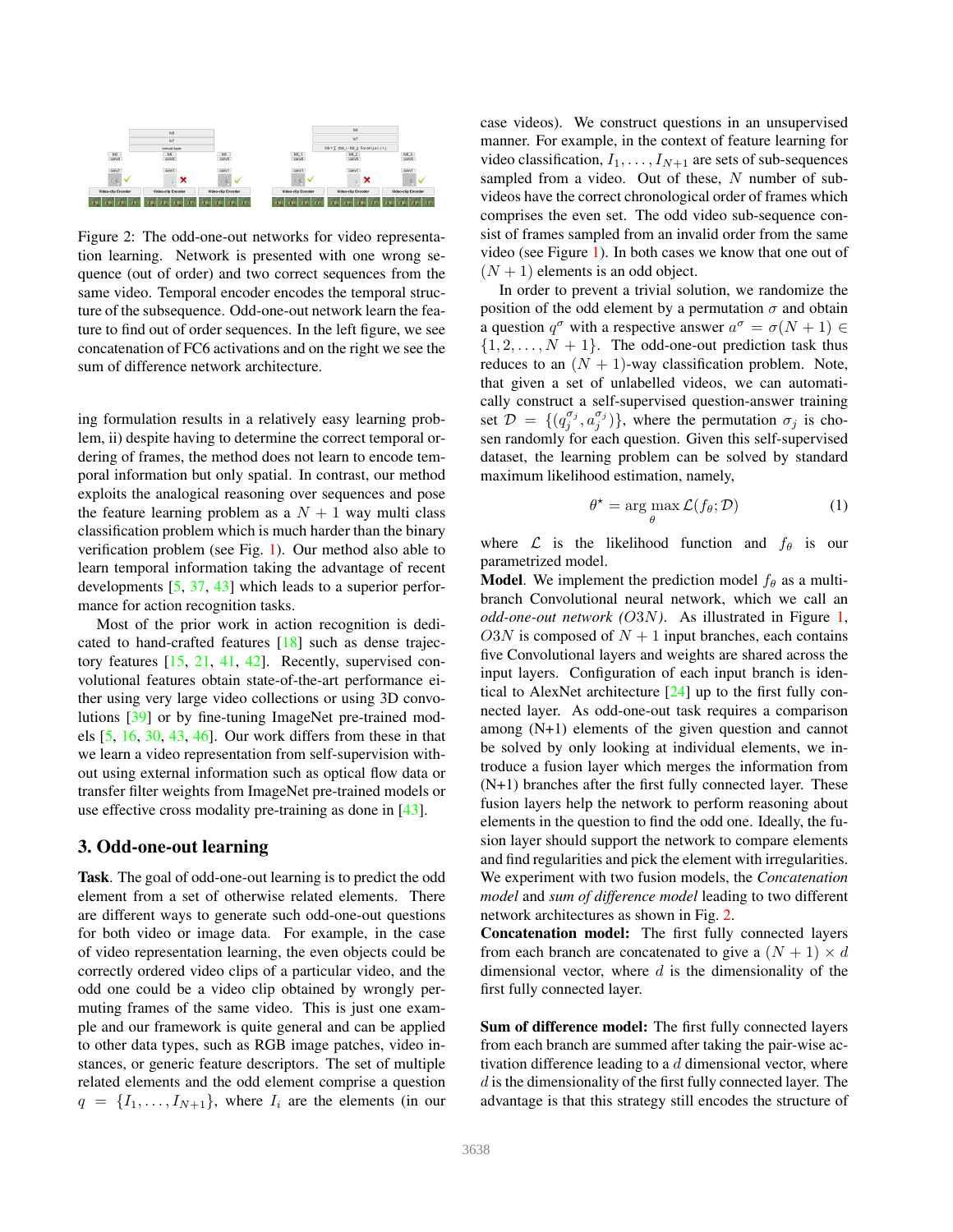<span id="page-3-0"></span>

Figure 3: Three different types of sampling strategies are investigated for odd-one-out learning. The red box shows the odd video sub-sequence from each of the sampling type. The constrained consecutive sampling sample from a constrained part of the original video which is denoted by the green box. The constrained sampling window is  $1.5 \times W$ where  $W$  is the length of the sampled sub-sequences (must be viewed in colour).

the odd-one-out feature activations yet can be represented with lower dimensional activation vector. Mathematically, let  $v_i$  be the activation vector of the *i*-th branch of the network. The output of the sum of difference layer is given by

<span id="page-3-2"></span>
$$
\mathbf{o} = \sum_{\forall j > i} \mathbf{v}_j - \mathbf{v}_i. \tag{2}
$$

We feed this fused activation vector through two fully connected layers followed by a softmax classifier with  $N +$ 1 outputs. Given a new training question  $q^{\sigma}$ , each input branch receives one of the  $N + 1$  elements and the network must learn to predict the location of the right answer,  $a^{\sigma}$ . We illustrate in Figure [1](#page-0-0) our proposed  $O3N$  together with an example question.

### <span id="page-3-1"></span>4. Learning video representations with O3N

In this section we present a method to learn video representations in self-supervised manner using odd-one-out learning. In odd-one-out learning, we have to decide how to generate questions. Mainly, our objective is not only to solve the odd-one-out problem, but also to learn good features. If the odd-one-out task is generalizable and the generated questions are related to solving other related tasks, one can expect to obtain good representations for the input video data.

Our aim is to learn features that are useful for video classification. Specifically, we are interested in action recognition from video data. It is important to learn good temporal representations to solve the action recognition problem. As videos are essentially composed of sequences of frames, by nature most of the videos have a strong temporal structure.

Hence, a good video representation should be able to capture this temporal structure within a sequence of frames. We propose to employ the odd-one-out self-supervised learning to exploit the structure within video sequences. Therefore, we generate odd-one-out questions by exploiting the structure of the videos.

Specifically, let us assume we are given a video sequence  $\mathcal{X} = \langle X_1, X_2, \cdots, X_n \rangle$  which consist of n number of RGB frames. The t-th RGB frame is denoted by  $X_t$ . Because videos are sequences, there are order constraints over frames such that  $X_1 \succ X_2 \succ \cdots \succ X_n$ . The general idea for generating odd-one-out questions is to sub-sample W frames from X where  $W < n$ . Then we generate elements of the odd-one-out questions by different sampling strategies. Each of these sampling strategy has implications on the learned features. Next we discuss three sampling strategies, the consecutive sampling, random sampling, and constrained consecutive sampling.

Consecutive sampling: We sample W number of consecutive frames  $N$  times from video  $\mathcal X$  to generate  $N$  number of even (related) elements. Each sampled even element of the odd-one-out question is a valid video sub-clip consisting of W consecutive frames from the original video. However, the odd video sequence of length  $W$  is constructed by random ordering of frames and therefore does not satisfy the order constraints. These random frames could come from any location of the original video (see figure [3](#page-3-0) right). Then the objective of the odd-one-out video network is to learn to recognize the odd (wrong video sequence) out of other N correct sequences.

**Random sampling:** We randomly sample W frames N times from the video  $X$  to generate N number of even (related) elements. Each of these  $N$  elements are sequences that has the correct temporal order and satisfy the original order constraints of  $X$ . However, the frames are not consecutive as in the case of consecutive sampling. The odd video sequence of length  $W$  is also constructed by randomly sampling frames. An illustration is shown in Figure [3](#page-3-0) middle. Similar to consecutive sampling strategy, the odd sequence does not satisfy the order constraints. Specifically, we randomly shuffled the frames of the odd element (sequence).

Constrained consecutive sampling: In the constrained consecutive sampling strategy, first we sub select a video clip of size  $1.5 \times W$  from the original video which we denote by  $X$ . We randomly sample W consecutive frames N times from  $\hat{\mathcal{X}}$  to generate N number of even (related) elements. Each of these  $N$  elements are subsequences that have the correct temporal order and satisfy the original order constraints of  $X$ . At the same time each of the sampled even video clips of size W overlaps more than 50% with each other. The odd video sequence of length  $W$  is also constructed by randomly sampling frames from  $\mathcal{X}$ . Similar to other sampling strategies, the odd sequence does not sat-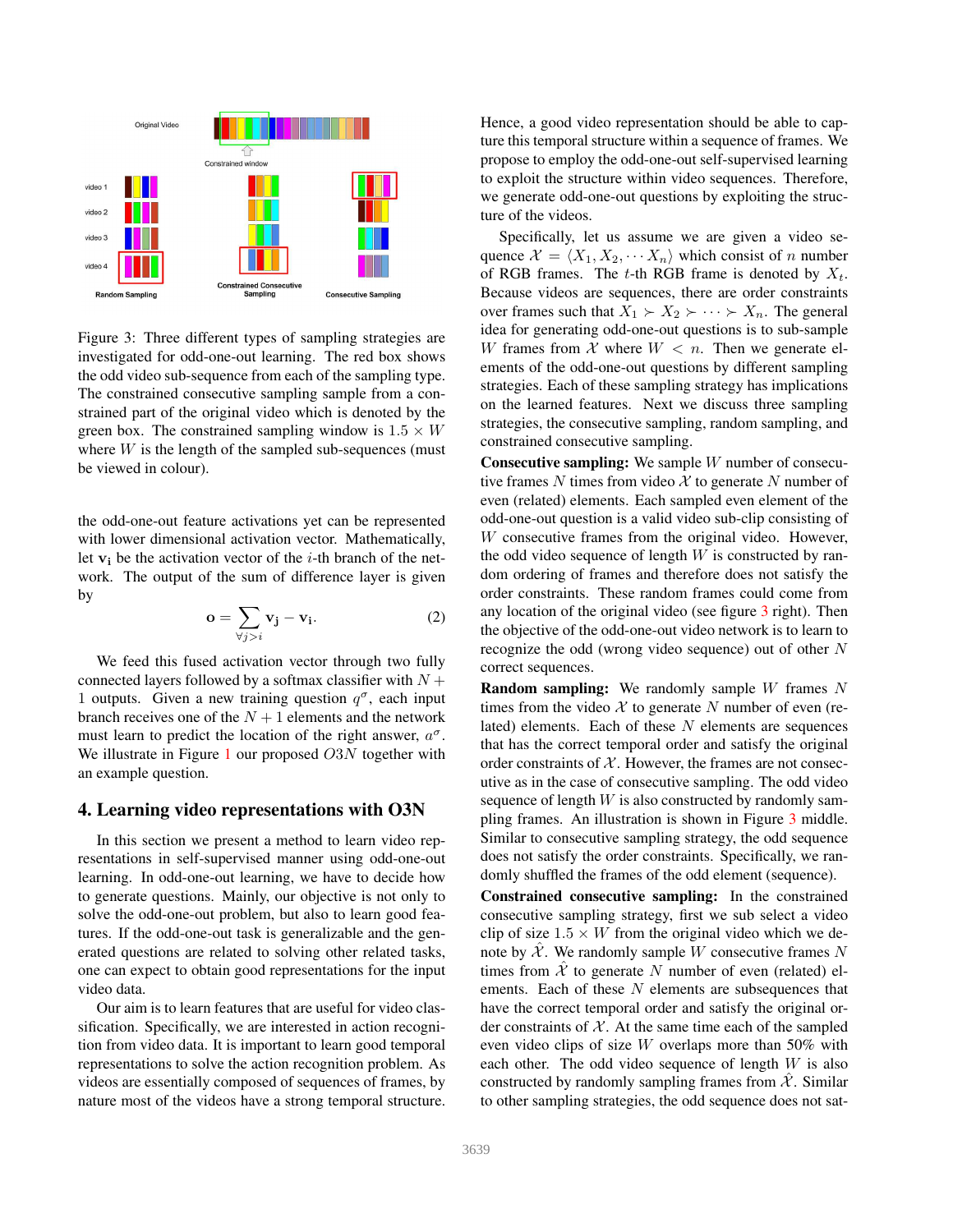<span id="page-4-2"></span><span id="page-4-0"></span>

Figure 4: Several video-clip encoder outputs for action drumming. (a) Dynamic image (b) sum of difference of frames (c-g) stack of difference of frames. All method use sequence size of 6 frames.

isfy the order constraints. Specifically, we randomly shuffled the frames of the odd element (sequence).

### <span id="page-4-1"></span>5. Video frame encoding

In this section we describe the video-clip encoding step of our odd-one-out network architecture. As shown in Fig. [1,](#page-0-0) each element (video-clip or subsequence) in an oddone-out question is encoded to extract temporal information before presenting to the first convolutional filters of the network. As mentioned in section [4,](#page-3-1) odd-one-out networks are presented with sub-sequences of videos. These sub-videos can be valid or invalid (wrong) video clips. We want to use odd-one-out networks to learn video representations by exploiting the structure of the sequences. There are several ways to capture the temporal structure of a video sequence. For example, one can use 3D-convolutions [\[22\]](#page-8-30), recurrent encoders [\[38\]](#page-8-31), rank-pooling encoders [\[15\]](#page-8-18) or simply concatenate frames. Odd-one-out networks can use any of the above methods [\[22,](#page-8-30) [38,](#page-8-31) [15\]](#page-8-18) to learn video representations in self-supervised manner using video data.

A single RGB image usually contains only static appearance at a specific time point and lacks the contextual information about previous and next frames. In contrast, the RGB difference between two consecutive frames describe the appearance change, which may correspond to the motion salient region. This information is also related to the velocity of the RGB data. Next, we discuss three technique that is used in our experiments to encode video-frame-clips using the differences of RGB frames into a single tensor  $\mathcal{X}_d$ . Sum of differences of frames video-clip encoder: In this method we take the difference of frames and then sum the differences to obtain a single image  $\mathcal{X}_d$ . This single image captures the structure of the sequence. Precisely, this is exactly same as the equation [2](#page-3-2) but now applied over frames

instead of vectors. It is interesting to note that this equation boils down to a weighted average of frames such that  $\mathcal{X}_d = \sum w_t X_t$  where the weight of frame at index t is given by

$$
w_t = W + 1 - 2t.\t\t(3)
$$

If the input sequence has spatial resolution of  $h \times w$  and temporal extent of  $W$ , then, the output image has the same spatial resolution but the temporal information is summarized into a single image of size  $h \times w \times 3$  for R,G,B channels (see Fig. [4](#page-4-0) (b)).

**Dynamic image [\[5,](#page-8-4) [4\]](#page-8-32) encoder:** This method is similar to the *sum of differences of frames* method, however the only difference is that now the input sequence is pre-processed to obtain a smoothed sequence  $\mathcal{M} = \langle M_1, M_2, \cdots M_W \rangle$ . Smoothing is obtain using the mean at index  $t$ . smoothed frame at index t denoted by  $M_t$  is given by

$$
M_t = \frac{1}{t} \sum_{j=1}^t X_j \tag{4}
$$

where  $X_j$  is the frame at index j of the sub-video. The dynamic image can be computed very efficiently. In-fact, dynamic image can be computer as a weighted linear combination of original frames where the weight at index  $t$  is computed by  $w_t = 2(W - t + 1) - (W + 1)(H_T - H_{t-1})$ . Here  $H_t = \sum_{i=1}^t \frac{1}{t}$  is the t-th Harmonic number and  $H_0 = 0$ . For complete derivation of Dynamic image we refer the reader to [\[5,](#page-8-4) [4\]](#page-8-32). An example of a Dynamic Image is shown in (see Fig.  $4(a)$  $4(a)$ ).

Stack of differences of frames video-clip encoder: Inspired by  $[37, 43]$  $[37, 43]$  $[37, 43]$ , we also stack the difference of frames instead of summing them. Once again the objective is to capture the motion and dynamics of short video clips. However, now the resulting image is not any more a standard RGB image with three channels. Instead, we obtain  $(N - 1) \times 3$ channel image ((see the stack in Fig. [4](#page-4-0) (c-g)).

### 6. Experiments

In this section we explain the experimental set up and the experimental results which validate the effectiveness of our odd-one (O3N) learning. We evaluate the usefulness of our odd-one-out learned features on the action classification task. Specifically, we use UCF101 and HMDB51 datasets for self-supervised feature learning from video data and then use the features for action classification.

The *UCF101 dataset [\[35\]](#page-8-33)* is an action recognition dataset of realistic action videos, collected from YouTube, consists of 101 action categories. It has 13,320 videos from 101 diverse action categories. The videos of this dataset is challenging which contains large variations in camera motion, object appearance and pose, object scale, viewpoint, cluttered background and illumination conditions. It consist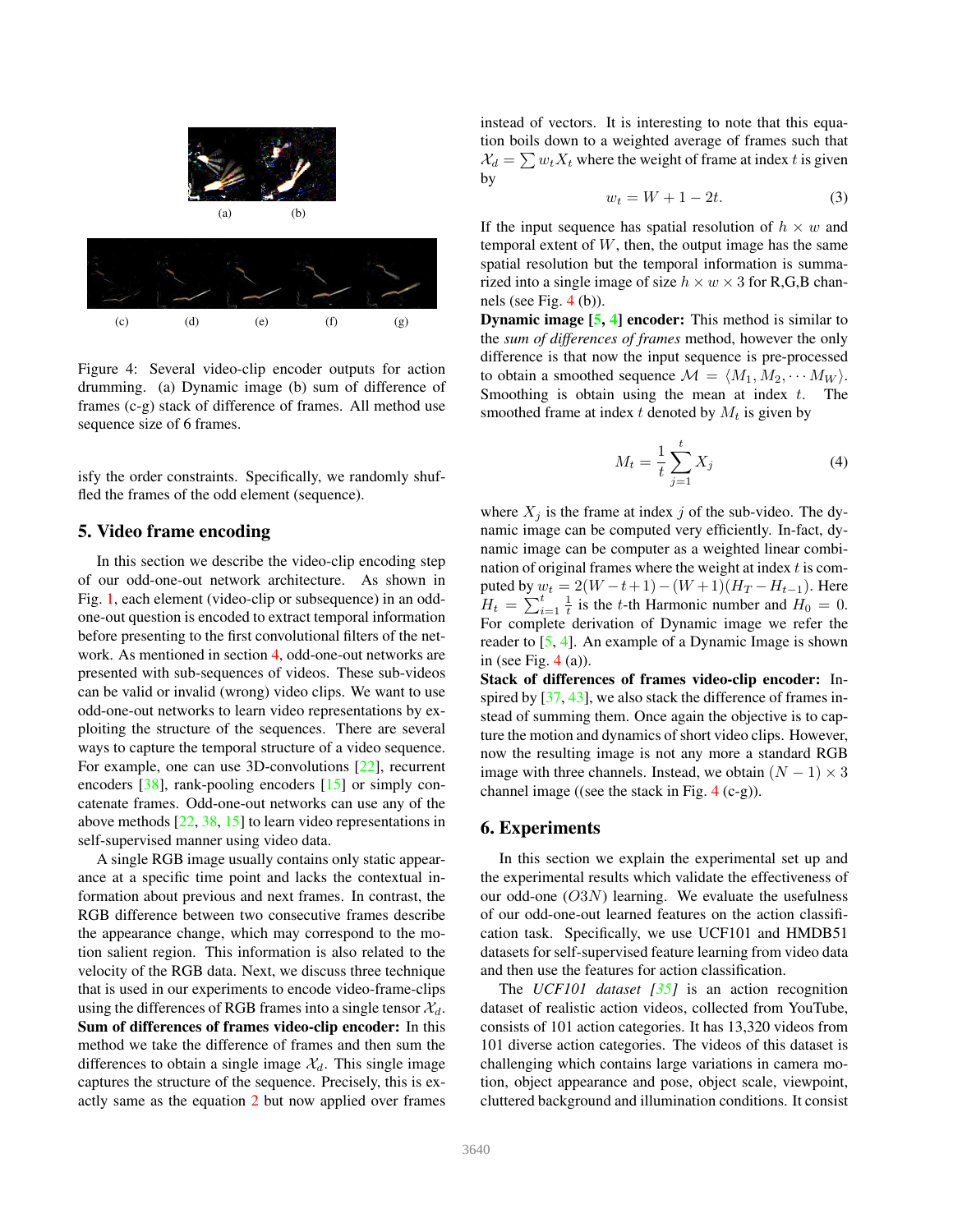<span id="page-5-1"></span>of three splits, in which we report the classification performance over all three splits as done in the literature.

The *HMDB51 dataset [\[25\]](#page-8-34)* is a generic action classification dataset consists of 6,766 video clips divided into 51 action classes. Videos and actions of this dataset are challenging due to various kinds of camera motions, viewpoints, video quality and occlusions. Following the literature, we use a one-vs-all multi-class classification strategy and report the mean classification accuracy over three standard splits provided by Kuehne et al. [\[25\]](#page-8-34).

In rest of the sections, we perform several experiments to demonstrate different aspects of odd-one-out learning, network design choices, and the performance of different video-clip encoders when used with O3N networks.

#### 6.1. Default odd-one-out training for videos.

In this section, we explain the default odd-one-out learning process. By default, we use questions that consist of six video sequences, five sequences with frames in the correct order and a sequence with frames in a wrong order. Each sampled video subsequence consists of six frames sampled according the sampling process described in section [4.](#page-3-1) Unless otherwise specified we use the random sampling as the default sampling process. We rely on the AlexNet architecture, however, the number of activations in the first fully connected layer is reduced to 128 unless otherwise specified. The *sum of difference model* architecture (see section [3\)](#page-2-1) is our default activation fusion method. By default, we use the Dynamic Image [\[5\]](#page-8-4) as the temporal video-clip encoder. Experiments are run for 200 epochs without batch normalization and with a learning rate varying from 0.01 to 0.0001 in logarithmic manner. The batches are composed of 64 questions. Each question consist of six sub-videos and each sub-video has six frames. The self-supervised network is trained with stochastic gradient descent using Mat-ConvNet [\[40\]](#page-9-7). We use the first split of UCF101 datasets for training of the odd-one-out networks and also for validation. Temporal jittering is used to avoid over-fitting.

#### 6.2. Fine tuning for action recognition.

Once we train the odd-one-out network, with default setting, we use that to initialize the supervised training. We initialize the fine-tuning network (AlexNet architecture [\[11\]](#page-8-35) with standard 4096 activation at fully connected layers) with the convolutional filter weights obtained from the oddone-out network. The fully connected layers are fine-tuned with a learning rate 10 times larger than the ones used for convolutional layers  $(10^{-2}$  to  $10^{-4}$ ) and batches composed of 128 samples. Typically, the network takes sub-sequences of length six (six frames) as input (same size used in the the odd-one-out network). We use temporal jittering and drop out rate of 0.8.

During final inference, to compute the classification ac-

<span id="page-5-0"></span>

| Method                      | superv. acc. $(\%)$ | self.sup. $acc. (\%)$ |
|-----------------------------|---------------------|-----------------------|
| Random initialization       | 47.0                | n/a                   |
| $O3N$ -consec. samp.        | 50.6                | 27.4                  |
| $O3N$ -const. consec. samp. | 52.4                | 29.0                  |
| $O3N$ -random sampling      | 53.2                | 29.6                  |

Table 1: Comparing several odd-one-out sampling strategies with the random initialization for video action classification on UCF101 dataset.

curacy, we sample all non-overlapping sub-sequences (consists of six frames) and compute the maximum conditional probabilistic estimate per sequence. Mathematically, let us assume that given long video X we have sub-sample m subsequences of size W, denoted by  $\{\hat{\mathcal{X}}_i\}$  where  $i = 1 \cdots m$ . Therefore the CNN returns the conditional probability of action category y for subsequence  $\hat{\mathcal{X}}_i$  which is denoted by  $p(y|\hat{\mathcal{X}}_i)$ . During the final inference, using i.i.d. assumption, the conditional log probability of the class  $y$  given video  $\mathcal X$  is obtained by  $\sum_{i=1}^m log(p(y|\hat{\mathcal X}_i))$ . We use the category that returns the maximum log conditional probability as the predicted class for that video.

### 6.3. Evaluating sampling types for  $O3N$  learning.

The objective of the first experiment is to evaluate the impact of sampling types used for odd-one-out networks. In this experiment, we use the default setting for odd-oneout  $(O3N)$  training for videos and use the default finetuning process explained earlier. Odd-one-out training is performed only on the training set of the UCF101 datasets first split. Learned features are used to fine-tune all three splits of the UCF101 separately to evaluate the action classification accuracy. We compare the three sampling types explained in section [4,](#page-3-1) namely *a)* consecutive sampling, *b)* random sampling and *c)* constrained consecutive sampling. We also compare our  $O3N$  initialization with the randomly initialized fine-tuning network results. Results are reported in Table [1.](#page-5-0)

As it can be seen from the results obtained in Table [1,](#page-5-0) all three initialization methods that uses odd-one-out learning perform better than random initialization on the supervised action classification task. Random initialization obtains only 47.0% over three splits where as O3N consecutive sampling obtains 50.6% which is 3.6% better than random initialization. Interestingly, the *constrained consecutive sampling* process obtains better results compared to *consecutive sampling* (52.4%). The *random sapling* process obtains the best results for both supervised and selfsupervused tasks.

The consecutive sampling is more confusing task and therefore the most difficult for the network to solve. Videos typically have slow motions and in that case it may be dif-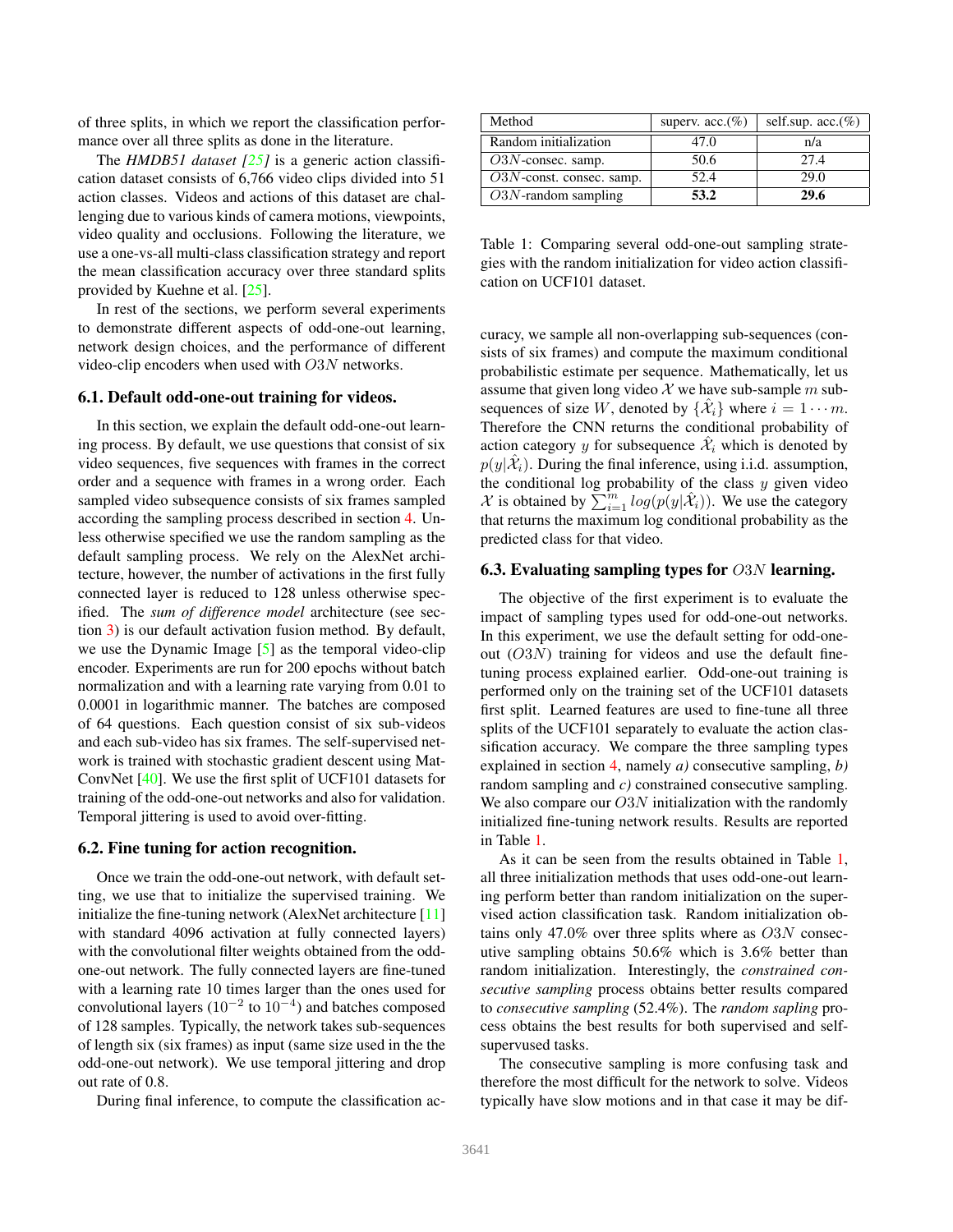<span id="page-6-2"></span><span id="page-6-0"></span>

| Method         | self-sup. acc. | split-1 | split 2 | split 3 | mean |
|----------------|----------------|---------|---------|---------|------|
| $O3N-4096-SOD$ | 25.7           | 51.7    | 51.4    | 50.9    | 51.3 |
| $O3N-128-SOD$  | 29.6           | 54.1    | 51.9    | 53.6    | 53.2 |
| $O3N-128$ -CON | 33.6           | 49.7    | 50.3    | 50.4    | 50.1 |

Table 2: Comparing the impact of capacity of O3N networks fully connected layers on feature learning and action classification.

ficult to tell apart correct vs incorrect ordering using consecutive sampling. With such a confusing task, the network might learn little. Moreover, learning from small motions means focusing on small subtelties and this may not generalize well to large general motion understading. This might be the reason for the poor performance of constrained consecutive sampling compared to random sampling. After analysing these results, we conclude that odd-one-out learning obtains better features that potentially generalizes for other tasks and applications such as video action classification. Secondly, more general  $O3N$  tasks based on random question generations process such as *random sampling* seems to generate more generalizable features. Therefore, the odd-one-out learning does not need a carefully designed sampling process to learn good video features as apposed to methods such as [\[31\]](#page-8-24).

### 6.4. Capacity of fully connected layers.

We hypothesize that analogical reasoning tasks such as O3N learning generates useful features. However, if one wants to capture such information in the convolutional filters, perhaps it is better to limit the capacity of the fully connected layers. To attain this objective, we have introduced two design choices. First, we have reduced the number of activations at the fully connected layers to have only 128 instead of 4096. Secondly, we use sum of difference (SOD) as the fusion method instead of simply concatenating (CON) the activations in our multi-branch network architecture. In this experiment, we evaluate the impact of both these design choices. We use the default experiment protocol but now use O3N with random sampling. First, we evaluate the impact of using 128 dimensional activations compared to 4096 using sum of difference model as the fusion method. Results are reported in Table [2.](#page-6-0) Interestingly, a reduced capacity of 128 activations obtains better results than 4096 dimensional activations for both supervised learning and self-supervised learning. When the number of activations is reduced to 128, the self-supervised performance increase from 25.7% to 29.6% which is also reflected in supervised task where the supervised action classification performance improve from 51.3% to 53.2%. It is also possible that this is partially, due to lack of over-fitting.

Secondly, we compare the impact of multi branch fusion using feature concatenation (CON) with the sum of

<span id="page-6-1"></span>

| Nq. | self.sup.acc. | split 1 | split 2 | split 3 | mean |
|-----|---------------|---------|---------|---------|------|
|     | 73.0          | 49.3    | 49.3    | 49.4    | 49.3 |
|     | 43.6          | 52.1    | 51.5    | 51.3    | 51.6 |
| 6   | 29.6          | 54.1    | 51.9    | 53.6    | 53.2 |
|     | 21.3          | 54.5    | 52.5    | 52.3    | 53.1 |
| 10  | 16.6          | 52.6    | 52.7    | 53.2    | 52.8 |

Table 3: Impact of number of question (Nq.) on  $O3N$  learning on UCF101 dataset.

differences (SOD) fusion. Results are also reported in Ta-ble [2.](#page-6-0) Now we are comparing  $O3N-128$ -SOD with  $O3N-$ 128-CON. Interestingly, the feature concatenation obtains the good results compared to sum of difference model for the self-supervised task. However, the supervised action classification results for CON is not as good as the sum of difference (SOD) method. Even if sum of difference method (128-SOD) has relatively poor performance on the self-supervised task (29.6 compared to 33.6), intuitively it has the ability to push down the abstractions about analogical reasoning to the convolutional filters. Therefore, the sum of difference model learns a better *feature representations* in the expense of slight performance degradation on the task that it solves when used with odd-one-out learning.

#### 6.5. How big the  $O3N$  questions should be?

In this experiment we evaluate the impact of  $O3N$  learning using different number of elements in each O3N question. We use the default experimental protocol with random sampling and train network with 2, 4, 6, 8 and 10 elements (subsequences) in each of the question and report the supervised and unsupervised performance on the validation set. Note that the self-supervised task is only trained on the split 1 of UCF101 dataset. Self-supervised task evaluated on the validation set of UCF101 split 1. Results are reported on Table [3.](#page-6-1) Note that O3N method with two elements reduces to what is similar to sequence verification method [\[31\]](#page-8-24). As it can be seen from the results in Table [3,](#page-6-1) as we increase the number of elements in the  $O3N$  question, the unsupervised task becomes harder. As a result, the unsupervised classification accuracy decreases. However, it is interesting to see that  $O3N$  task with two elements obtains only 49.3% accuracy on the supervised classification task. However, with the increment of elements in each question, it tends to obtain better results for supervised classification task. On average best supervised results are obtained for a O3N question consist of six elements (*i.e.* five related correct subsequences and one odd wrong subsequence). Results suggests as the task becomes very difficult (8 and 10 elements), the supervised results saturate and starts to decrease. This is because when tackling a very ambiguousand hard tasks the network may learn very little because it is not able to solve it which is also reflected in the poor performance. When the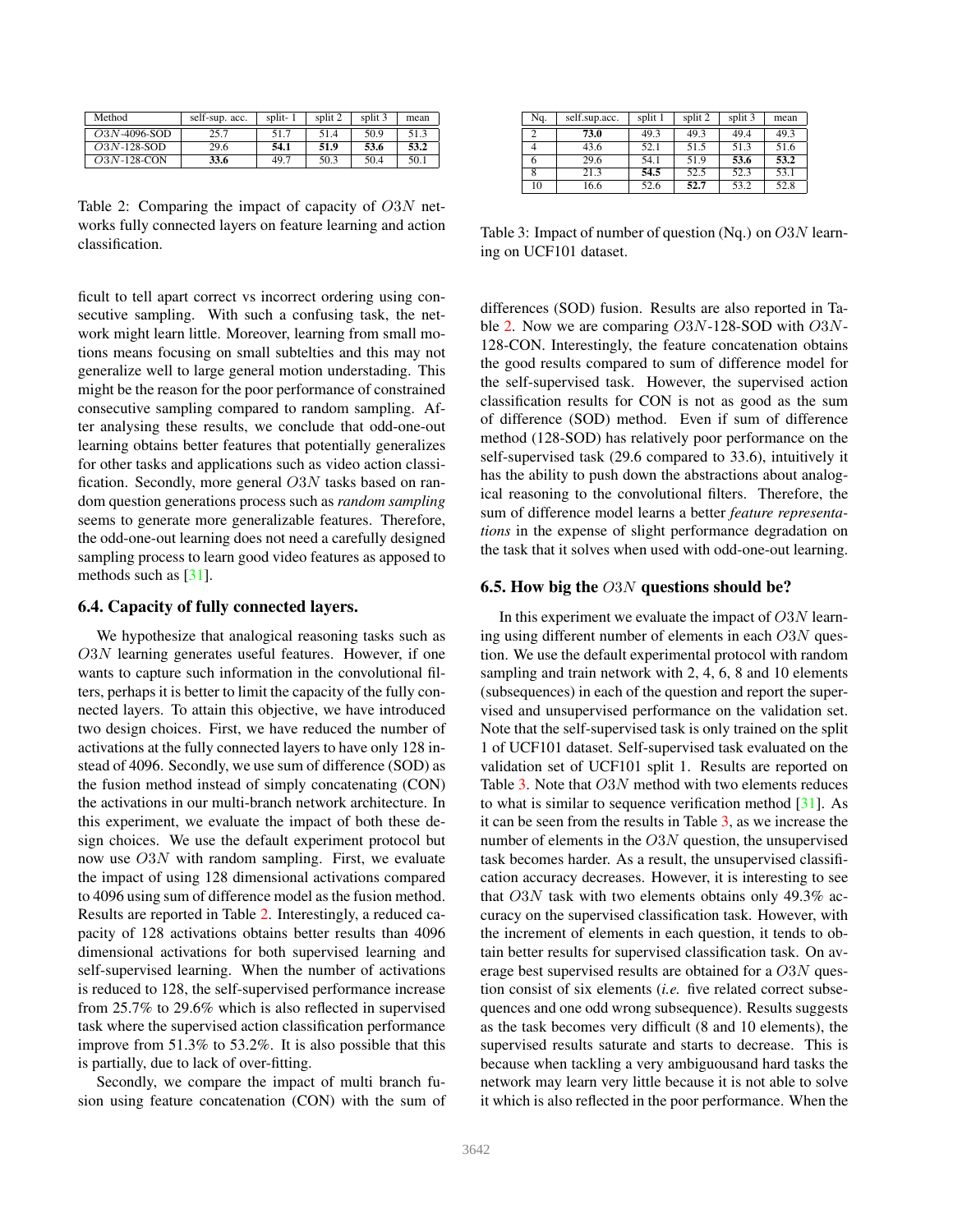<span id="page-7-2"></span><span id="page-7-0"></span>

| Method                      | <b>UCF101</b> | HMDB51 |
|-----------------------------|---------------|--------|
| Rand Init. - Sum-of-diff.   | 43.4          | 21.8   |
| $O3N$ - Sum-of-diff.        | 54.3          | 25.9   |
| Rand Init. - Dynamic image. | 47.0          | 22.3   |
| $O3N$ - Dynamic image       | 53.2          | 26.0   |
| Rand Init. - Stck.-of-diff. | 50.2          | 28.5   |
| $O3N$ - Stck.-of-diff.      | 60.0          | 32.4   |

Table 4: Impact of several video-clip encoder methods for odd-one-out learning using UCF101 dataset and HMDB51 over three splits.

task is too easy to solve, the network might also not learn much ( question size of 2). In Table [3,](#page-6-1) we see this effect.

### 6.6. Video-clip encoding methods.

In this section we compare the impact of  $O3N$  learning using three video-clip encoding methods discussed in the section [5.](#page-4-1) We evaluate the sum of difference of frames (Sum-of-diff.) video-clip encoding, with the Dynamic Image [\[5\]](#page-8-4) encoding, and the stacking of sum of difference of frames (Stck.-of-diff.) video-clip encoder. We compare the results for action recognition using UCF101 and HMDB51 datasets on Table [4.](#page-7-0)

For UCF101 (Table [4\)](#page-7-0) the random initialization using the (Sum-of-diff.) video-clip encoding method (in section [5\)](#page-4-1) obtains only 43.4% while for the same video-clip encoder, the O3N initialization obtains 54.3% which is a significant improvement of 10.9%. Random initialization of dynamic images obtains better results than the sum of difference random initialization. However, with  $O3N$  learning, the obtained results for dynamic images is 1.1% worse than the sum of difference method. Most interestingly, the stacking of difference of frames obtains the best results for both random initialization and O3N initialization. Using O3N learning we improve the random initialization results for all three video-clip encoder methods with improvements of 10.9%, 6.2% and 9.8% indicating the advantage of  $O3N$ learning for video representation learning. Similar trend can be seen for HMDB51 dataset as well (see Table [4\)](#page-7-0). When the network is intialized with ImageNet pretrained models, we obtain 64.9 %, 67.2 %, 70.1 % for sum-of-difference video-clip encoding, dynamic images and stack of difference methods respectively on UCF101.

#### 6.7. Comparing with state-of-the-art.

In this section, we compare our  $O3N$ -based self supervised results with the other state-of-the-art self-supervised methods. Specifically, we compare with DrLim [\[17\]](#page-8-36), TempCoh  $[32]$ , Obj. Patch  $[44]$  and Seq.Ver  $[31]$ . Results are reported in Table [5.](#page-7-1) Note that we use only the split 1 of UCF101 and HMDB51 so that we can compare with other published results [\[31\]](#page-8-24). As it can be seen from the results,

<span id="page-7-1"></span>

| Method                            | UCF101-split1 | HMDB51-split1 |
|-----------------------------------|---------------|---------------|
| DrLim [17]                        | 45.7          | 16.3          |
| TempCoh <sup>[32]</sup>           | 45.4          | 15.9          |
| Obj. Patch [44]                   | 40.7          | 15.6          |
| Seq. Ver. [31]                    | 50.9          | 19.8          |
| Our - Stack-of-Diff.              | 60.3          | 32.5          |
| Rand weights - Stack-of-Diff.     | 51.3          | 28.3          |
| ImageNet weights - Stack-of-Diff. | 70.1          | 40.8          |

Table 5: Comparing with other state-of-the-art selfsupervised learning methods for action classification using UCF101 and HMDB51 datasets.

our O3N learning-based features obtains score almost 10% higher in UCF101 than the second best method reported in the literature  $\lceil 31 \rceil$  that relies on sequential verification. Similarly, we obtain massive improvement of 12.7% for HMDB51 dataset over [\[31\]](#page-8-24).

It should be noted that when relying on deep architectures pretrained on supervised datasets, like Imagenet [\[9\]](#page-8-37), the state-of-the art reaches about  $94.2\%$  ([\[43\]](#page-9-2)) using optical flow, improved trajectory features and RGB data on UCF101. These accuracies from the state-of-the art action recognition methods are always obtained with the of inclusion of several other modalities, such as optical flow, as well as on massive supervised datasets like ImageNet [\[9\]](#page-8-37). With the obtained results, we show some promising directions in self-supervised learning for video data, which contribute towards self-supervised deep networks that could be alternatives to fully supervised or semi-supervised networks in the future.

### 7. Conclusion

We present odd-one-out networks (O3N), a new way to learn visual features for videos without using category level annotations. During feature learning, our O3N learns to do analogical reasoning about the input data leading to better generalizable features. Learned features are fine-tuned for action classification and obtained 60% classification accuracy on UCF101 dataset without resorting to external information or models such as pre-trained networks, or optical flow features. Similarly, we outperform previous-state-ofthe-art results on self-supervised learning for action classification on HMDB51 dataset by more than 12%. Our O3N can be applied over different kinds of temporal encoders. We experimented using three video-clip encoders showing consistent improvements across all of them. In future, we aim to use our odd-one-out network to learn features for images and videos jointly in self-supervised manner.

Acknowledgement: This research was supported by the Australian Research Council (ARC) through the Centre of Excellence for Robotic Vision (CE140100016) and was undertaken on the NCI National Facility in Canberra, Australia. Hakan Bilen is supported by the ERC Starting Grant Integrated and Detailed Image Understanding (EP/L024683/1).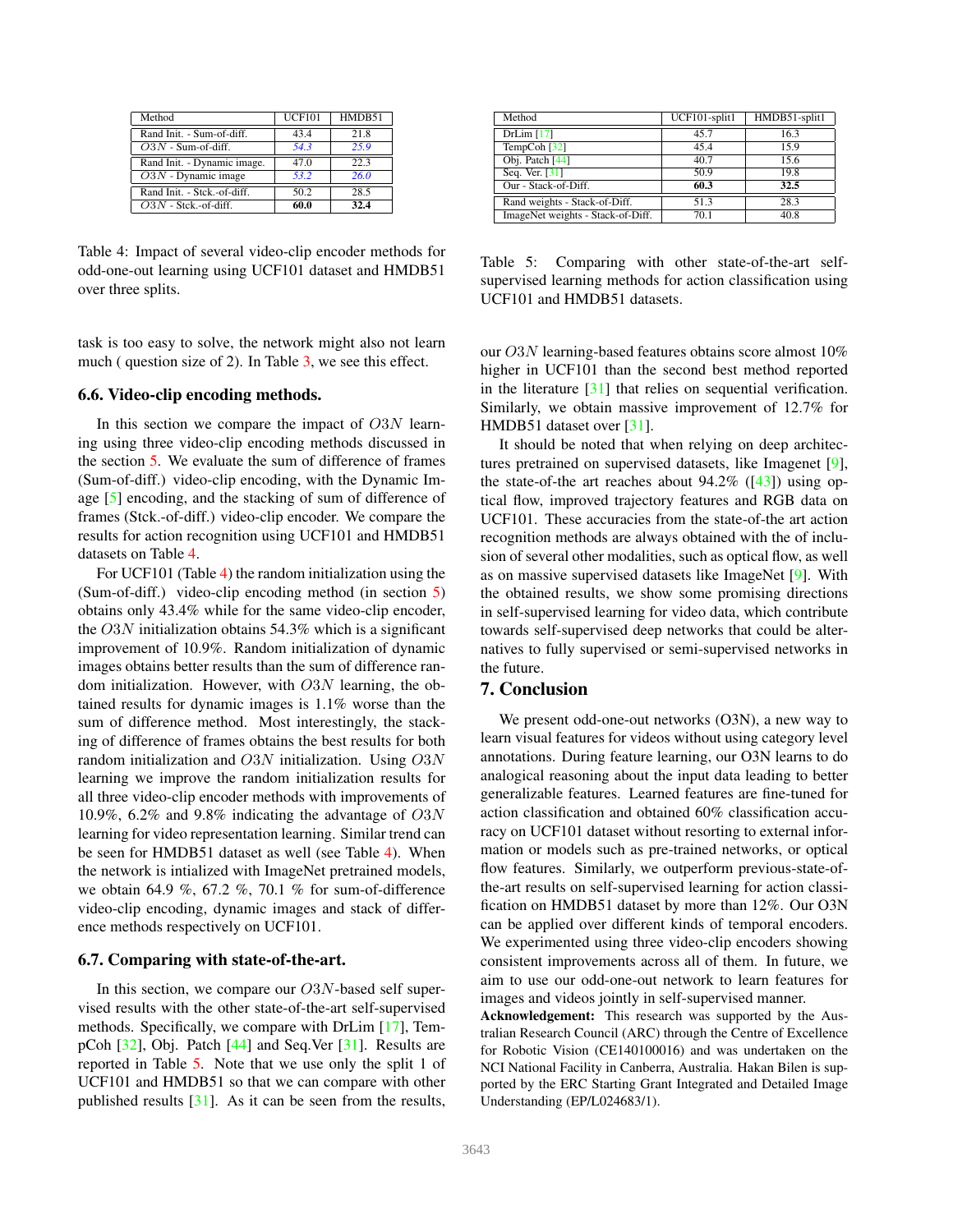## References

- <span id="page-8-3"></span>[1] S. Abu-El-Haija, N. Kothari, J. Lee, P. Natsev, G. Toderici, B. Varadarajan, and S. Vijayanarasimhan. YouTube-8M: A large-scale video classification benchmark. *arXiv preprint arXiv:1609.08675*, 2016. [1](#page-0-1)
- <span id="page-8-10"></span>[2] P. Agrawal, J. Carreira, and J. Malik. Learning to see by moving. In *ICCV*, 2015. [1,](#page-0-1) [2](#page-1-0)
- <span id="page-8-6"></span>[3] Y. Bengio and J. S. Bergstra. Slow, decorrelated features for pretraining complex cell-like networks. In *NIPS*, 2009. [1,](#page-0-1) [2](#page-1-0)
- <span id="page-8-32"></span>[4] H. Bilen, B. Fernando, E. Gavves, and A. Vedaldi. Action recognition with dynamic image networks. *CoRR*, abs/1612.00738, 2016. [5](#page-4-2)
- <span id="page-8-4"></span>[5] H. Bilen, B. Fernando, E. Gavves, A. Vedaldi, and S. Gould. Dynamic image networks for action recognition. In *CVPR*, 2016. [1,](#page-0-1) [2,](#page-1-0) [3,](#page-2-2) [5,](#page-4-2) [6,](#page-5-1) [8](#page-7-2)
- <span id="page-8-8"></span>[6] H. Bourlard and Y. Kamp. Auto-association by multilayer perceptrons and singular value decomposition. *Biological cybernetics*, 59(4-5):291–294, 1988. [1,](#page-0-1) [2](#page-1-0)
- <span id="page-8-14"></span>[7] C. Cadieu and B. A. Olshausen. Learning transformational invariants from natural movies. In *NIPS*, 2008. [2](#page-1-0)
- <span id="page-8-11"></span>[8] R. S. Cruz, B. Fernando, A. Cherian, and S. Gould. Visual permutation learning. In *CVPR*, 2017. [1,](#page-0-1) [2](#page-1-0)
- <span id="page-8-37"></span>[9] J. Deng, W. Dong, R. Socher, L.-J. Li, K. Li, and L. Fei-Fei. Imagenet: A large-scale hierarchical image database. In *CVPR*, 2009. [8](#page-7-2)
- <span id="page-8-12"></span>[10] C. Doersch, A. Gupta, and A. A. Efros. Unsupervised visual representation learning by context prediction. In *ICCV*, 2015. [1,](#page-0-1) [2](#page-1-0)
- <span id="page-8-35"></span>[11] J. Donahue, Y. Jia, O. Vinyals, J. Hoffman, N. Zhang, E. Tzeng, and T. Darrell. Decaf: A deep convolutional activation feature for generic visual recognition. *CoRR*, abs/1310.1531, 2013. [6](#page-5-1)
- <span id="page-8-13"></span>[12] A. Dosovitskiy, J. T. Springenberg, M. Riedmiller, and T. Brox. Discriminative unsupervised feature learning with convolutional neural networks. In *NIPS*, 2014. [1,](#page-0-1) [2](#page-1-0)
- <span id="page-8-16"></span>[13] B. Fernando, P. Anderson, M. Hutter, and S. Gould. Discriminative hierarchical rank pooling for activity recognition. In *CVPR*, 2016. [2](#page-1-0)
- <span id="page-8-17"></span>[14] B. Fernando, E. Gavves, J. Oramas, A. Ghodrati, and T. Tuytelaars. Modeling video evolution for action recognition. In *CVPR*, 2015. [2](#page-1-0)
- <span id="page-8-18"></span>[15] B. Fernando, E. Gavves, J. Oramas, A. Ghodrati, and T. Tuytelaars. Rank pooling for action recognition. *TPAMI*, PP(99):1–1, 2016. [2,](#page-1-0) [3,](#page-2-2) [5](#page-4-2)
- <span id="page-8-27"></span>[16] B. Fernando and S. Gould. Learning end-to-end video classification with rank-pooling. In *ICML*, 2016. [3](#page-2-2)
- <span id="page-8-36"></span>[17] R. Hadsell, S. Chopra, and Y. LeCun. Dimensionality reduction by learning an invariant mapping. In *CVPR*, 2006. [8](#page-7-2)
- <span id="page-8-25"></span>[18] S. Herath, M. Harandi, and F. Porikli. Going deeper into action recognition: A survey. *Image and Vision Computing*, 60:4–21, 2017. [3](#page-2-2)
- <span id="page-8-21"></span>[19] G. E. Hinton and T. J. Sejnowski. Learning and releaming in boltzmann machines. *Parallel distributed processing: Explorations in the microstructure of cognition*, 1:282–317, 1986. [2](#page-1-0)
- <span id="page-8-9"></span>[20] G. E. Hinton and R. S. Zemel. Autoencoders, minimum description length, and helmholtz free energy. *NIPS*, 1994. [1,](#page-0-1) [2](#page-1-0)
- <span id="page-8-26"></span>[21] M. Jain, J. C. van Gemert, H. Jégou, P. Bouthemy, and C. G. M. Snoek. Action localization by tubelets from motion. In *CVPR*, 2014. [3](#page-2-2)
- <span id="page-8-30"></span>[22] S. Ji, W. Xu, M. Yang, and K. Yu. 3d convolutional neural networks for human action recognition. *PAMI*, 35(1):221– 231, 2013. [5](#page-4-2)
- <span id="page-8-2"></span>[23] A. Karpathy, G. Toderici, S. Shetty, T. Leung, R. Sukthankar, and L. Fei-Fei. Large-scale video classification with convolutional neural networks. In *CVPR*, 2014. [1](#page-0-1)
- <span id="page-8-29"></span>[24] A. Krizhevsky, I. Sutskever, and G. E. Hinton. ImageNet classification with deep convolutional neural networks. In *NIPS*, 2012. [3](#page-2-2)
- <span id="page-8-34"></span>[25] H. Kuehne, H. Jhuang, E. Garrote, T. Poggio, and T. Serre. Hmdb: a large video database for human motion recognition. In *ICCV*, 2011. [6](#page-5-1)
- <span id="page-8-23"></span>[26] B. G. V. Kumar, G. Carneiro, and I. D. Reid. Learning local image descriptors with deep siamese and triplet convolutional networks by minimising global loss functions. *CoRR*, 2015. [2](#page-1-0)
- <span id="page-8-0"></span>[27] Y. LeCun, L. Bottou, Y. Bengio, and P. Haffner. Gradientbased learning applied to document recognition. *Proceedings of the IEEE*, 86(11):2278–2324, 1998. [1](#page-0-1)
- <span id="page-8-22"></span>[28] H. Lee, P. Pham, Y. Largman, and A. Y. Ng. Unsupervised feature learning for audio classification using convolutional deep belief networks. In *NIPS*, 2009. [2](#page-1-0)
- <span id="page-8-19"></span>[29] Y. Li, W. Li, V. Mahadevan, and N. Vasconcelos. Vlad3: Encoding dynamics of deep features for action recognition. In *CVPR*, 2016. [2](#page-1-0)
- <span id="page-8-28"></span>[30] Z. Li, E. Gavves, M. Jain, and C. G. M. Snoek. Videolstm convolves, attends and flows for action recognition. *arXiv preprint arXiv:1607.01794*, 2016. [3](#page-2-2)
- <span id="page-8-24"></span>[31] I. Misra, C. L. Zitnick, and M. Hebert. Unsupervised learning using sequential verification for action recognition. *arXiv preprint arXiv:1603.08561*, 2016. [2,](#page-1-0) [7,](#page-6-2) [8](#page-7-2)
- <span id="page-8-7"></span>[32] H. Mobahi, R. Collobert, and J. Weston. Deep learning from temporal coherence in video. In *ICML*, 2009. [1,](#page-0-1) [2,](#page-1-0) [8](#page-7-2)
- <span id="page-8-5"></span>[33] L. C. Pickup, Z. Pan, D. Wei, Y. Shih, C. Zhang, A. Zisserman, B. Schölkopf, and W. T. Freeman. Seeing the arrow of time. In *CVPR*, 2014. [1,](#page-0-1) [2](#page-1-0)
- <span id="page-8-1"></span>[34] O. Russakovsky, J. Deng, H. Su, J. Krause, S. Satheesh, S. Ma, Z. Huang, A. Karpathy, A. Khosla, M. Bernstein, et al. Imagenet large scale visual recognition challenge. *IJCV*, 115(3):211–252, 2015. [1](#page-0-1)
- <span id="page-8-33"></span>[35] K. Soomro, A. R. Zamir, and M. Shah. Ucf101: A dataset of 101 human actions classes from videos in the wild. *arXiv preprint arXiv:1212.0402*, 2012. [5](#page-4-2)
- <span id="page-8-15"></span>[36] N. Srivastava, E. Mansimov, and R. Salakhutdinov. Unsupervised learning of video representations using lstms. In *ICML*, 2015. [2](#page-1-0)
- <span id="page-8-20"></span>[37] L. Sun, K. Jia, D.-Y. Yeung, and B. E. Shi. Human action recognition using factorized spatio-temporal convolutional networks. In *ICCV*, 2015. [2,](#page-1-0) [3,](#page-2-2) [5](#page-4-2)
- <span id="page-8-31"></span>[38] I. Sutskever, O. Vinyals, and Q. V. Le. Sequence to sequence learning with neural networks. In *NIPS*, 2014. [5](#page-4-2)